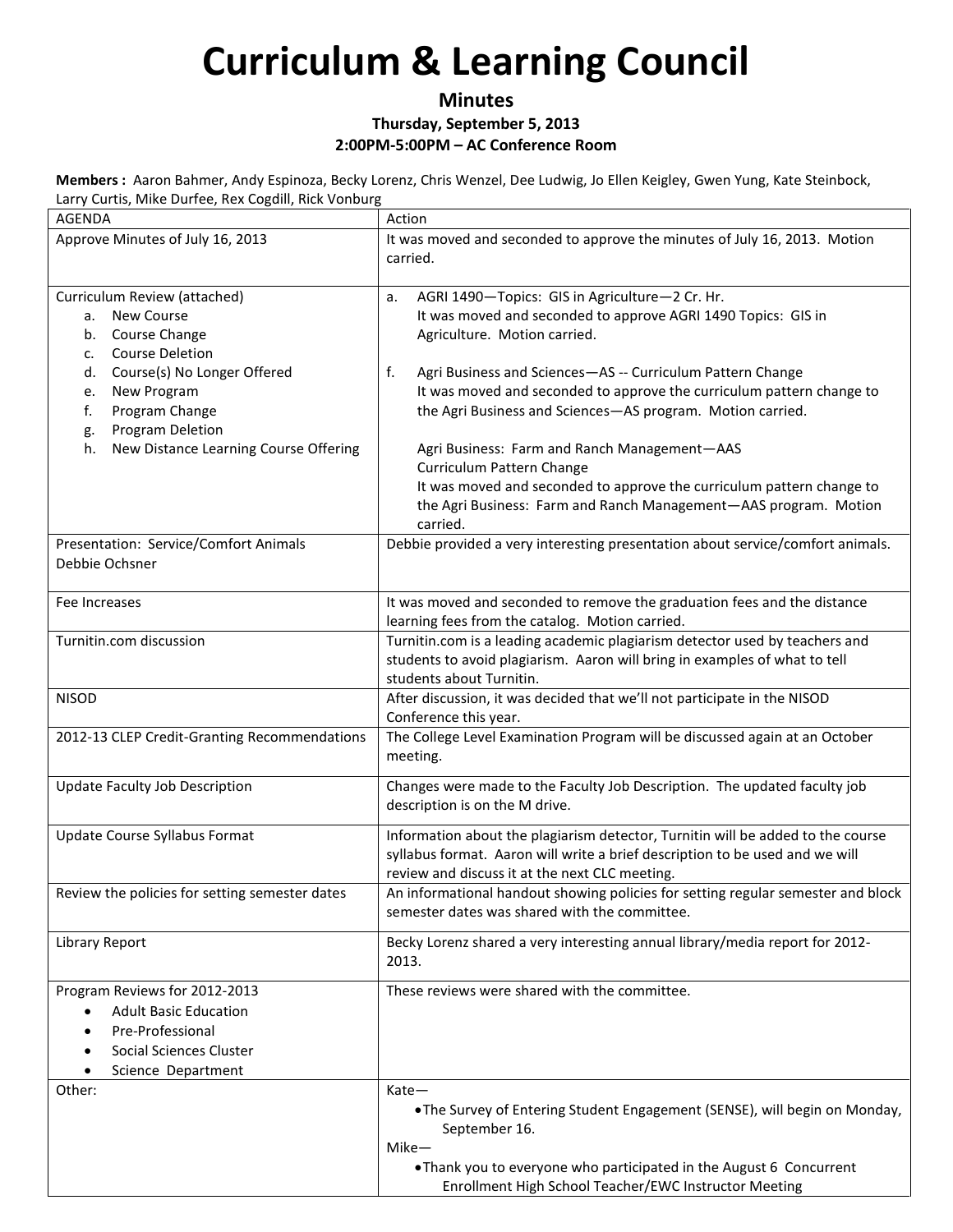| . Met with Cheyenne High School concerning the concurrent welding classes<br>Rick-         |
|--------------------------------------------------------------------------------------------|
| . The Cosmetology students took field trip to Denver this summer                           |
| . Four Cosmetology students took and passed their state boards in July                     |
| . The Cosmetology students had a huge and very successful garage sale this                 |
| summer                                                                                     |
| . The virtual welding machine is on the way                                                |
| . Stan Nicolls has received his AWS Certified Welding Educator certificate                 |
| • Georgia Younglove is scheduling livestock judging contests                               |
| $Rex$ —                                                                                    |
| . The number of students housed in Motel 6 has dropped from 28 to 23                       |
| . Instructors have been notified by email to inform Sue right away about any               |
| on-line no shows                                                                           |
| Aaron-                                                                                     |
|                                                                                            |
| • Aaron, David, Rick and Titus will attend an Evolution Conference in Laramie<br>next week |
| . Working on getting Turnitin to be compatible with LancerNet                              |
| . Working on a roster synchronization                                                      |
| Larry-                                                                                     |
| • A curriculum agreement has been negotiated with the Wyoming Law                          |
| Enforcement Academy                                                                        |
| $Andy-$                                                                                    |
| . Will be presenting a training at the power plant in Wheatland                            |
| • Many students are using the CTC this semester                                            |
| Jo Ellen-                                                                                  |
| .JoEllen and Pula have been reorganizing their area to include a career                    |
| services area                                                                              |
|                                                                                            |
| . The Testing Center was very busy in August-they administered 200                         |
| Compass tests                                                                              |
| $Gwen-$                                                                                    |
| •CNA classes at Douglas, Newcastle, Wheatland, Sundance, and on campus<br>are full         |
| Chris-                                                                                     |
|                                                                                            |
| . Gwen Yung and Vickie Winney will be attending the Wyoming Nursing                        |
| Summit & Convention in Jackson. Vickie will be presented with the 2013                     |
| Leadership in Nursing Award                                                                |
| . Lisa Krakow is a new Elementary Education adjunct instructor                             |
| · Jessica Taliaferro is a new Veterinary Technology adjunct instructor                     |
| $Dee-$                                                                                     |
| • Marilyn Cotant has accepted the position of ETSS Coordinator                             |
|                                                                                            |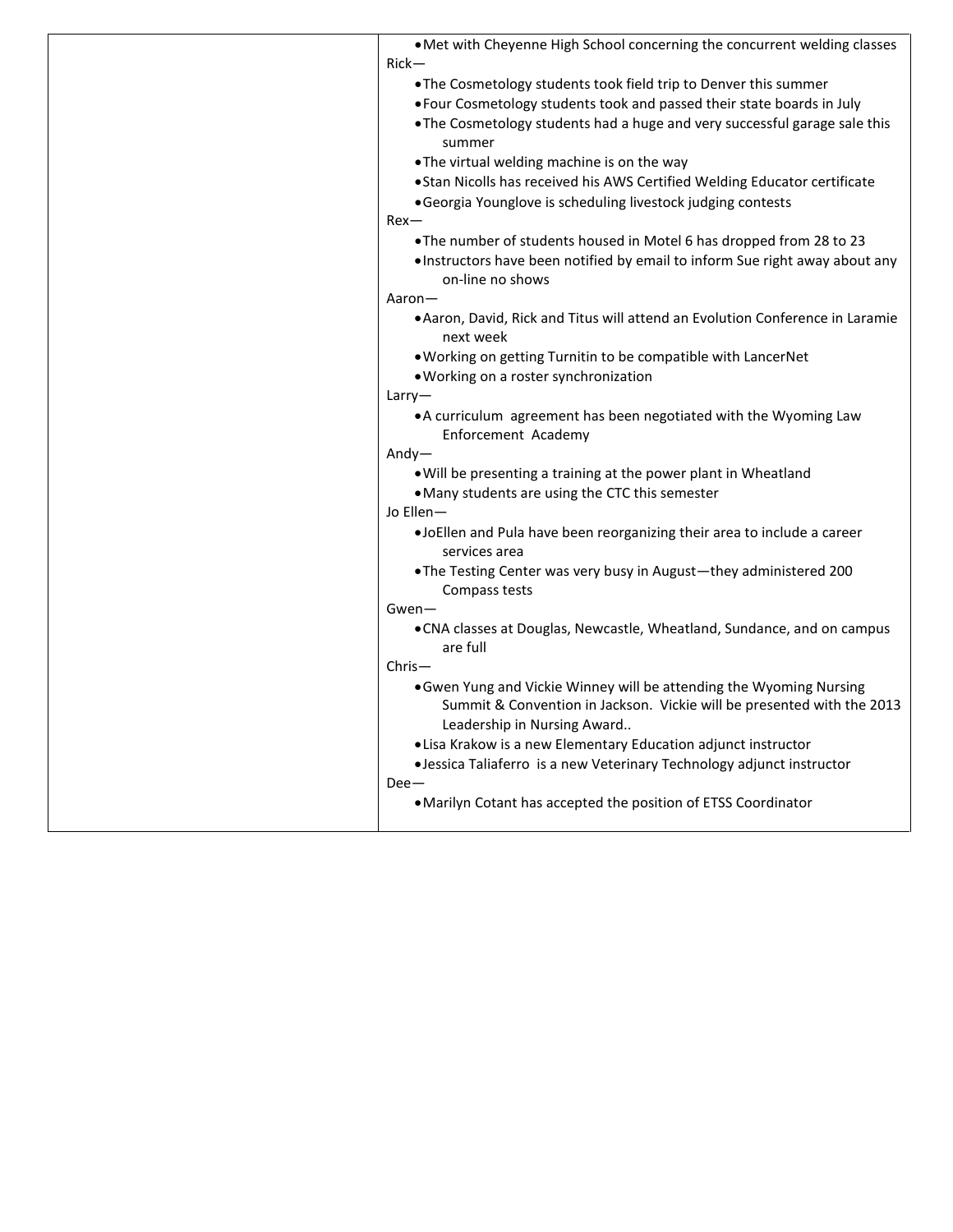### **Minutes Thursday, October 3, 2013 2:00PM-5:00PM – AC Conference Room**

**Members Present:** Aaron Bahmer, Andy Espinoza, Chris Wenzel, Dee Ludwig, Jo Ellen Keigley, Gwen Yung, Kate Steinbock, Larry Curtis, Mike Durfee, Rex Cogdill, Rick Vonburg

**Members Absent:** Becky Lorenz

| <b>AGENDA</b>                                                                            | Action                                                                                                                    |
|------------------------------------------------------------------------------------------|---------------------------------------------------------------------------------------------------------------------------|
| Approve Minutes of September 5, 2013                                                     | It was moved and seconded to approve with corrections.                                                                    |
| Curriculum Review (attached)                                                             | WELD 0100-Virtual Reality ARC Welding-1 Cr. Hr.<br>a.                                                                     |
| <b>New Course</b><br>а.                                                                  | It was moved and seconded to approve WELD 0100. Motion carried.                                                           |
| Course Change<br>b.                                                                      |                                                                                                                           |
| <b>Course Deletion</b><br>c.                                                             | HLTK 1525-Medications Assistant-Certified-<br>b.                                                                          |
| Course(s) No Longer Offered<br>d.                                                        | Cr. Hr. and Prerequisite change                                                                                           |
| New Program<br>e.                                                                        | It was moved and seconded to approve changes to HLTK 1525. Motion                                                         |
| f.<br>Program Change                                                                     | carried.                                                                                                                  |
| Program Deletion<br>g.                                                                   |                                                                                                                           |
| h.<br>New Distance Learning Course Offering                                              | SOWK 1000-Introduction to Social Work-                                                                                    |
|                                                                                          | Course Number, Cr. Hr., Contact Hour, and Description change-                                                             |
|                                                                                          | It was moved and seconded to approve changes to SOWK 2000. Motion                                                         |
|                                                                                          | carried.                                                                                                                  |
|                                                                                          |                                                                                                                           |
|                                                                                          | f.<br>Certificate-Business Office Technology-Curriculum Pattern Change                                                    |
|                                                                                          | It was moved and seconded to approve curriculum pattern changes to the                                                    |
|                                                                                          | Business Office Technology Certificate program. Motion carried.                                                           |
| Bridge Program Improvements-Court Merrigan                                               | Bridge Program Improvements were reviewed.                                                                                |
| Look at the Curriculum & Learning Website<br><b>Recognized Accrediting Organizations</b> | This item will be discussed at the next CLC meeting.<br>It was moved and seconded to refer to the "Recognized Accrediting |
|                                                                                          | Organizations" chart provided by the Council for Higher Education Accreditation                                           |
|                                                                                          | when evaluating transcripts from other schools. Motion carried.                                                           |
| Complete College Wyoming Status                                                          | Division Chairs will share the information concerning the Complete College                                                |
|                                                                                          | Wyoming Status as of September 20, 2013 with faculty at their Division Chair                                              |
|                                                                                          |                                                                                                                           |
| Literature Lost in Transition Summit                                                     | meetings.<br>The upcoming "Literature Lost in Transition Summit" is being held over the EWC                               |
|                                                                                          | Fall Break. However, Callie Allred will attend the articulation meeting on Friday,                                        |
|                                                                                          | October 18.                                                                                                               |
| USP 2015 Information for Wyoming Community                                               | The 2015 USP information will be copied and given to faculty at the All Faculty                                           |
| Colleges                                                                                 | meeting on October 10.                                                                                                    |
| WY Business Alliance/Heritage Foundation--                                               | Rick Vonburg and Jen Minks will be EWC's sponsors to the Wyoming Business                                                 |
| Choose four students and one administrator/                                              | Alliance forum. They will select three students to attend the forum with them.                                            |
| instructor/staff coordinator                                                             |                                                                                                                           |
| Outreach Meeting and Ground Breaking in                                                  | The EWC bus will depart at 9:30 am on October 23. Anyone interested in going                                              |
| Douglas on October 23                                                                    | should see Mike Durfee. EWC Board members will be attending the activities.                                               |
| <b>On-line Evaluations/Blocked Grades</b>                                                | Aaron will email all faculty that Block A evaluations will begin on October 7.                                            |
|                                                                                          | Students will be given the option of not doing the evaluation and still being able                                        |
|                                                                                          | to view their grade for the course.                                                                                       |
| Turnitin discussion                                                                      | It was moved and seconded that beginning SP/14 all course syllabi include                                                 |
|                                                                                          | information concerning Turnitin. However, instructors are not required to use                                             |
|                                                                                          | this service. Motion carried.                                                                                             |
| 2012-13 CLEP Credit-Granting Recommendations                                             | Each division will send recommendations to Dee and Rex.                                                                   |
| Update Course Syllabus Format                                                            | The only change in the Course Syllabus Format is to include the information                                               |
|                                                                                          | concerning Turnitin.                                                                                                      |
| Other:                                                                                   | • ARTICLE VIII-GRANTS-IN-AID, RECRUITMENT AND BOOSTER CLUBS (this is                                                      |
|                                                                                          | for athletes)                                                                                                             |
|                                                                                          | If an access code is required as part of an athlete's course supplies, this                                               |
|                                                                                          | needs to be specified in the letters of intent to athletes and in the course                                              |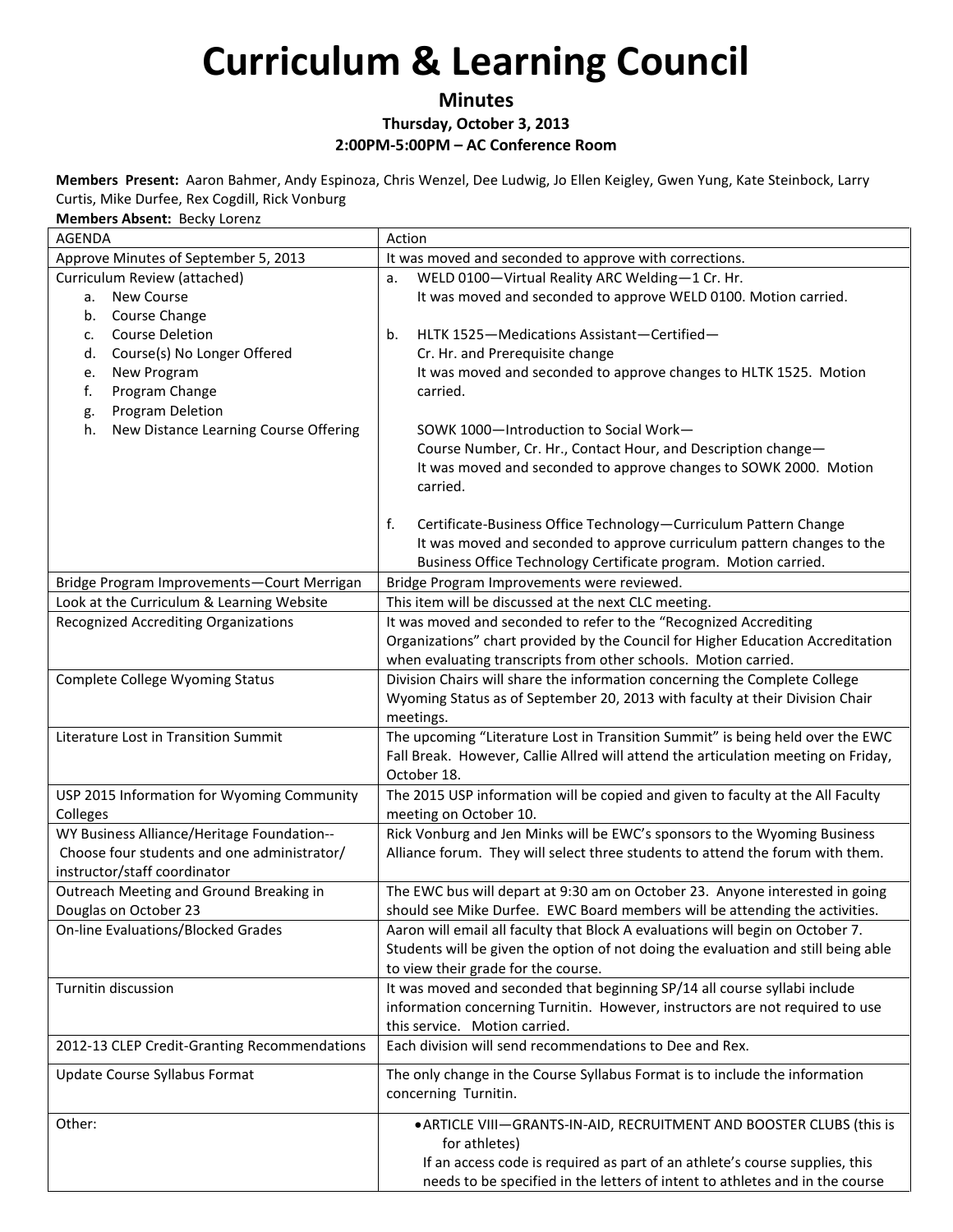| syllabi for such courses that require the access codes. Aaron will compose<br>a statement that can be added to the syllabi concerning access codes.                                                                                                                                                   |
|-------------------------------------------------------------------------------------------------------------------------------------------------------------------------------------------------------------------------------------------------------------------------------------------------------|
| • Eastern Wyoming College Externship Agreement-<br>Discussion concerning liability issues for students attending VTTK<br>Clinical Experiences, Occupational Internships, Criminal Justice Lab<br>Experience, etc., was tabled for the November 7 CLC meeting. Ron<br>Laher will be invited to attend. |
| • The October 17 CLC meeting has been canceled due to Fall Break and the<br>WAACT Summit in Laramie. The next meeting is November 7.                                                                                                                                                                  |
| • CLC members shared what has been happening in their areas/divisions.                                                                                                                                                                                                                                |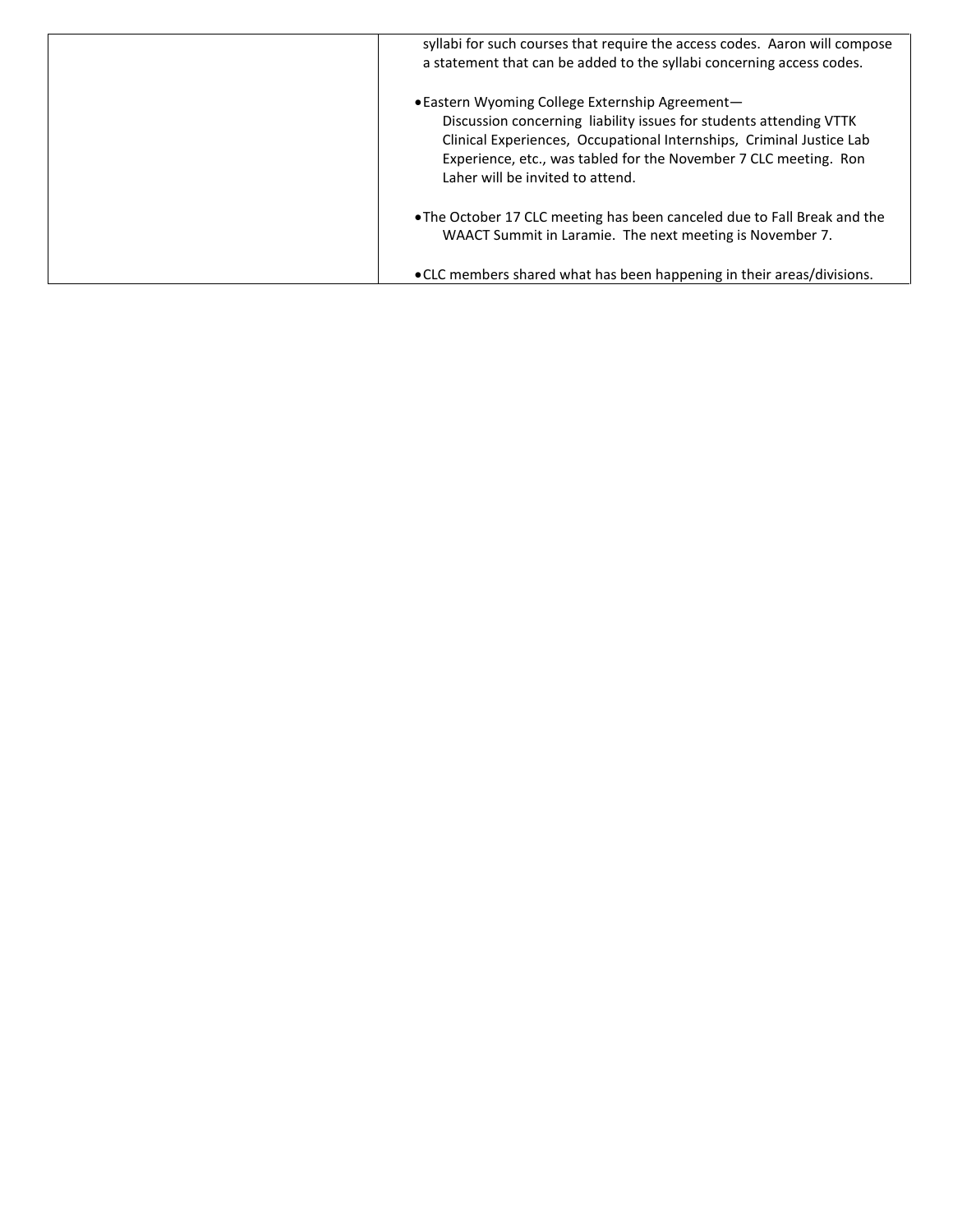### **Minutes**

#### **Thursday, November 7, 2013 2:00PM-5:00PM – TEB 274 – Board Room**

**Members Present:** Aaron Bahmer, Andy Espinoza, Becky Lorenz, Chris Wenzel, Dee Ludwig, Jo Ellen Keigley, Kate Steinbock, Larry Curtis, Mike Durfee, Rex Cogdill, Rick Vonburg

**Members Absent:** Gwen Yung

| <b>AGENDA</b>                                                                                                                          | Action |                                                                                                                                                                                                                                      |
|----------------------------------------------------------------------------------------------------------------------------------------|--------|--------------------------------------------------------------------------------------------------------------------------------------------------------------------------------------------------------------------------------------|
| Approve Minutes of October 3, 2013                                                                                                     |        |                                                                                                                                                                                                                                      |
| Curriculum Review (attached)<br>a. New Course<br>b. Course Change<br><b>Course Deletion</b><br>c.<br>Course(s) No Longer Offered<br>d. | a.     | HIST 1320-World Civilization to 1450-3 Cr. Hr.<br>HIST 1330-World Civilizations from 1450-3 Cr. Hr.<br>It was moved and seconded to approve HIST 1320 and HIST 1330. Motion<br>carried.                                              |
| New Program<br>e.<br>f.<br>Program Change<br>Program Deletion<br>g.                                                                    |        | EDUC 1490-Topics In: International & Comparative Education-1 Cr. Hr.<br>It was moved and seconded to approve EDUC 1490. Motion carried.                                                                                              |
| New Distance Learning Course Offering<br>h.                                                                                            | b.     | BIOL 1010-General Biology I - Course Description Change<br>It was moved and seconded to approve the course description change to<br>BIOL 1010. Motion carried.                                                                       |
|                                                                                                                                        |        | EDUC 1501-Effective Substitute Teaching-Cr. Hr., Description,<br><b>Prerequisite Changes</b><br>It was moved and seconded to approve the Cr. Hr., Description, and                                                                   |
|                                                                                                                                        |        | Prerequisite Changes to EDUC 1501. Motion carried.                                                                                                                                                                                   |
|                                                                                                                                        | c.     | ENGL 0810-Spelling Improvement<br>It was moved and seconded to approve deleting ENGL 0810. Motion<br>carried.                                                                                                                        |
|                                                                                                                                        | f.     | Secondary Education-Curriculum Pattern Change, Cr. Hr. Change (reduce<br>program credits to 60)<br>It was moved and seconded to approve the Curriculum Pattern, and Cr. Hr.<br>change to Secondary Education. Motion carried.        |
|                                                                                                                                        |        | Elementary Education-Curriculum Pattern Change, Cr. Hr. Change (reduce<br>program credits to 60)                                                                                                                                     |
|                                                                                                                                        |        | It was moved and seconded to approve the Curriculum Pattern Change, and<br>Cr. Hr. change to Elementary Education. Motion carried.                                                                                                   |
|                                                                                                                                        |        | Elementary Education On-line Option-Curriculum Pattern<br>It was moved and seconded to approve the Curriculum Pattern Change to<br>the Elementary Education on-line Option. Motion carried.                                          |
|                                                                                                                                        |        | Early Childhood Education-Curriculum Pattern Change, Cr. Hr. Change<br>(reduce program credits to 60-61)<br>It was moved and seconded to approve the Curriculum Pattern Change, and                                                  |
|                                                                                                                                        |        | the Cr. Hr. change to Early Childhood Education. Motion carried.                                                                                                                                                                     |
|                                                                                                                                        |        | Pre-Medical Technology-Program Title Change, Program Description<br>Change, Curriculum Pattern Change, Cr. Hr. Change (reduce program credits<br>to 60-64)<br>It was moved and seconded to approve the Program Title Change, Program |
|                                                                                                                                        |        | Description Change, Curriculum Pattern Change, and Cr. Hr. change to the<br>Pre-Medical Technology Program. Motion carried.                                                                                                          |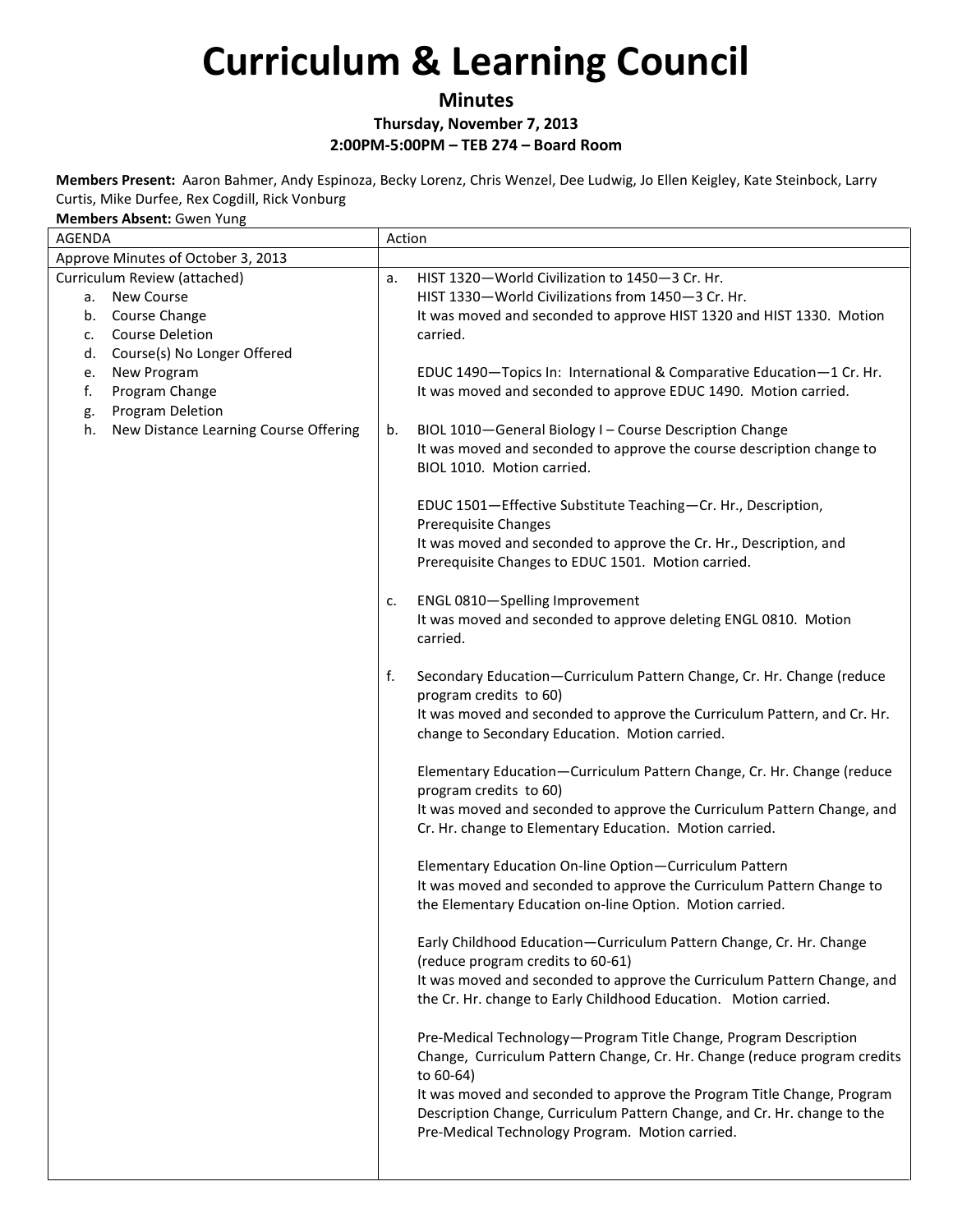|                                               | Pre-Nursing-Curriculum Pattern Change, Cr. Hr. Change (reduce program                                                                                 |  |  |
|-----------------------------------------------|-------------------------------------------------------------------------------------------------------------------------------------------------------|--|--|
|                                               | credits to 60-61)                                                                                                                                     |  |  |
|                                               | It was moved and seconded to approve the Curriculum Pattern Change, and                                                                               |  |  |
|                                               | Cr. Hr. change to the Pre-Nursing Program. Motion carried.                                                                                            |  |  |
| Catalog Changes-Not Course Related            | Suggested changes in wording concerning Affirmative Action (catalog page 11),                                                                         |  |  |
|                                               | Admission (catalog page 13), Affirmative Action (catalog page 149), and<br>suggested changes/additions to the Student Handbook, Housing Handbook, and |  |  |
|                                               | Student Code of Conduct will be referred to Stuart Nelson.                                                                                            |  |  |
|                                               |                                                                                                                                                       |  |  |
|                                               | It was moved and seconded to approve changing the wording on catalog page                                                                             |  |  |
|                                               | 145, academic dishonesty, right column, beginning with line 6 to read:                                                                                |  |  |
|                                               | the final grade in the course, receiving a grade of "F" in the course, or                                                                             |  |  |
|                                               | withdrawal from the course. The student who commits                                                                                                   |  |  |
|                                               | Motion carried.                                                                                                                                       |  |  |
| Courses Not Offered in the Last Three Years   | It was moved and seconded to approve deleting all courses on the list except:                                                                         |  |  |
|                                               | English As a Second Language<br>ENGL<br>0100                                                                                                          |  |  |
|                                               | 1 <sup>st</sup> Year German II<br>1020<br><b>GERM</b>                                                                                                 |  |  |
|                                               | <b>Basic Intravenous Therapy Crs</b><br><b>NRST</b><br>1640                                                                                           |  |  |
|                                               | Adv Intravenous Therapy Crs<br><b>NRST</b><br>1645                                                                                                    |  |  |
|                                               | <b>PSYC</b><br>2080<br><b>Biological Psychology</b>                                                                                                   |  |  |
|                                               | SAFE<br>1535<br><b>OSHA Const Safety Refresher</b>                                                                                                    |  |  |
|                                               | SAFE<br>1536<br><b>OSHA Industry Safety Refresh</b>                                                                                                   |  |  |
|                                               | SAFE<br>1705<br>Safety OSHA                                                                                                                           |  |  |
|                                               | WELD<br>0600<br>Flux Cored ARC Welding                                                                                                                |  |  |
|                                               |                                                                                                                                                       |  |  |
|                                               | Motion carried.                                                                                                                                       |  |  |
| SP/14 Registration Dates-Rex                  | November 14-(Thursday) Sophomore Registration Opens                                                                                                   |  |  |
|                                               | November 15-(Friday) Freshman Early Registration in LSL-11:00AM-3:00PM                                                                                |  |  |
|                                               | November 18-(Monday) Open Registration                                                                                                                |  |  |
| Consistency in Reporting Mid-Term Deficiency  | This agenda item was tabled for the January meeting.<br>It was moved and seconded to use the Turnitin paragraph in the Course Syllabus                |  |  |
| <b>Turnitin Syllabus Notice</b>               | Format as an option for instructors who choose to use it. Motion carried.                                                                             |  |  |
| <b>Student Copyright Guidelines</b>           | This is sent to students each semester via LancerNet email. The guidelines will be                                                                    |  |  |
|                                               | added to the next catalog under Academic Dishonesty.                                                                                                  |  |  |
| <b>Admission Deadline Policy</b>              | Leave the Admission deadline policy as it is for another year.                                                                                        |  |  |
| <b>English Placement Scores</b>               | It was moved and seconded to approve changing the ACT score to 18 for                                                                                 |  |  |
|                                               | placement in English 1010. Motion carried.                                                                                                            |  |  |
|                                               |                                                                                                                                                       |  |  |
|                                               | This change is effective FA/14. The COMPASS English scores will NOT change.                                                                           |  |  |
| Learning Skills Lab Name Change               | It was moved and seconded to approve changing the name of the Learning Skills                                                                         |  |  |
|                                               | Lab to the Center for Tutoring and Learning (CTL). Motion carried.                                                                                    |  |  |
| <b>WACCT Award Nomination for Outstanding</b> | Ellen Creagar was chosen by secret ballot as EWC's nomination for WACCT 2013-                                                                         |  |  |
| Faculty                                       | 14 Faculty Member Award.                                                                                                                              |  |  |
| <b>EWC Externship Agreement</b>               | This agenda item was tabled for the November 21 meeting.                                                                                              |  |  |
| Curriculum & Learning Website-Lynn            | Carmie will ask Lynn to send a Word document template to the division chairs to                                                                       |  |  |
| How do we want the website to look? Maybe a   | help in their division website set-up.                                                                                                                |  |  |
| picture of the CLC Council?                   |                                                                                                                                                       |  |  |
| Strategic Planning for Learning--Lynn         | Highlight areas that just need to be done. Turn them in to Lynn by November 25.                                                                       |  |  |
|                                               |                                                                                                                                                       |  |  |
|                                               |                                                                                                                                                       |  |  |
| 2015 Summer Calendar Dates                    | --In-Service<br>May 11-12                                                                                                                             |  |  |
|                                               | May 13<br>--Summer Pre-Session Begins                                                                                                                 |  |  |
|                                               | June 1<br>--Regular Summer Session Begins                                                                                                             |  |  |
|                                               | --Independence Day Observed-College Closed<br>July 3                                                                                                  |  |  |
|                                               | --Regular Summer Session Ends<br>July 10<br>July 24<br>--Summer Session Flexible End Date                                                             |  |  |
| On-line Evaluation                            | This is an informational item only.                                                                                                                   |  |  |
|                                               |                                                                                                                                                       |  |  |
| 2012-13 CLEP Credit-Granting Recommendations  | It was moved and seconded to approve adding MATH 1000 Problem Solving to                                                                              |  |  |
|                                               | the list of EWC Courses for which CLEP credit may be earned. Motion carried.                                                                          |  |  |
|                                               |                                                                                                                                                       |  |  |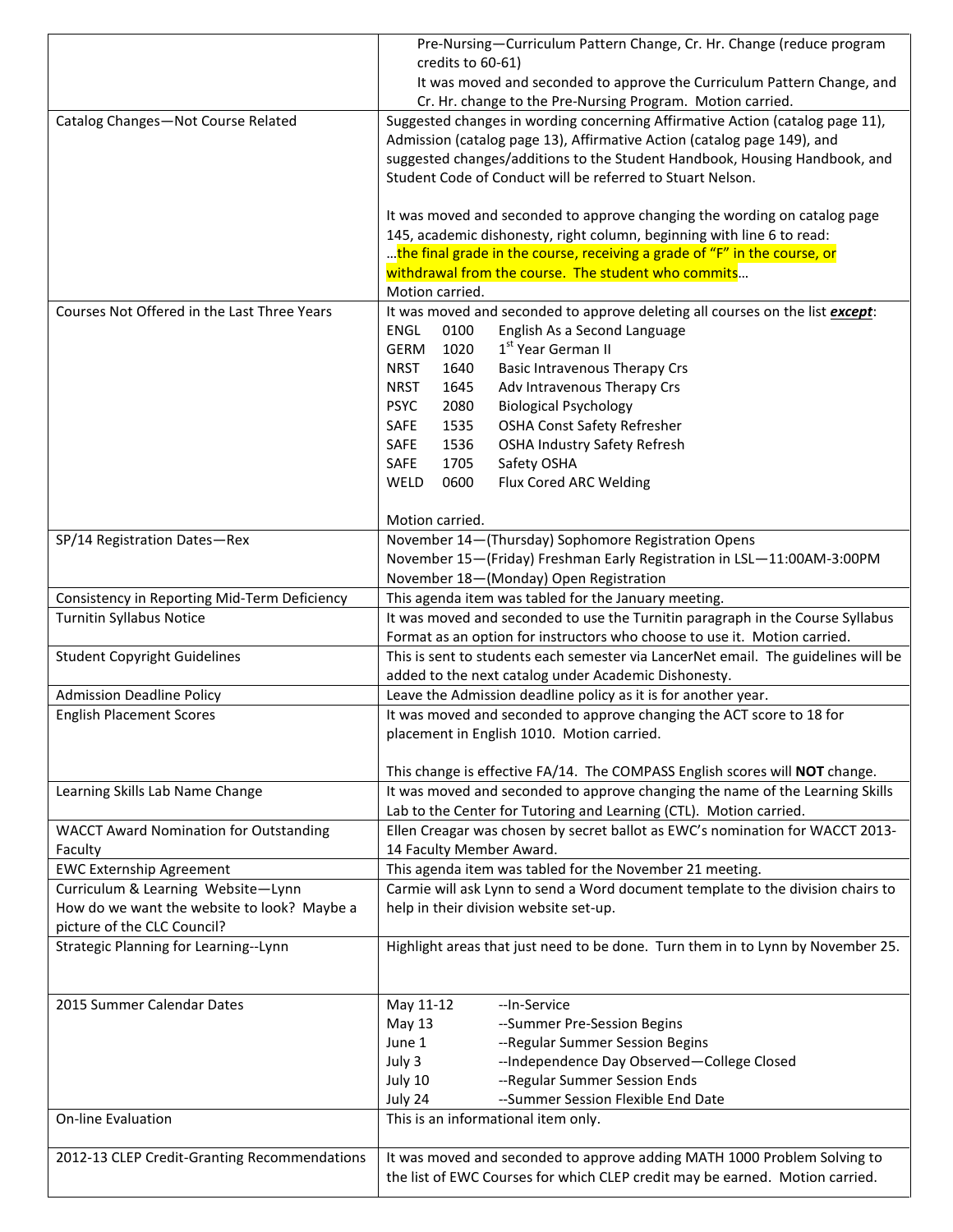| Chadron State College Trip Report | Informational item.                                                                                                                      |  |
|-----------------------------------|------------------------------------------------------------------------------------------------------------------------------------------|--|
| Other:                            | Technology Day is November 21<br>All Faculty Meeting noon hour in TEB 131/132 during noon hour<br>Evening of Elegance will be December 4 |  |
|                                   | CLC members shared what has been happening in their areas/divisions.                                                                     |  |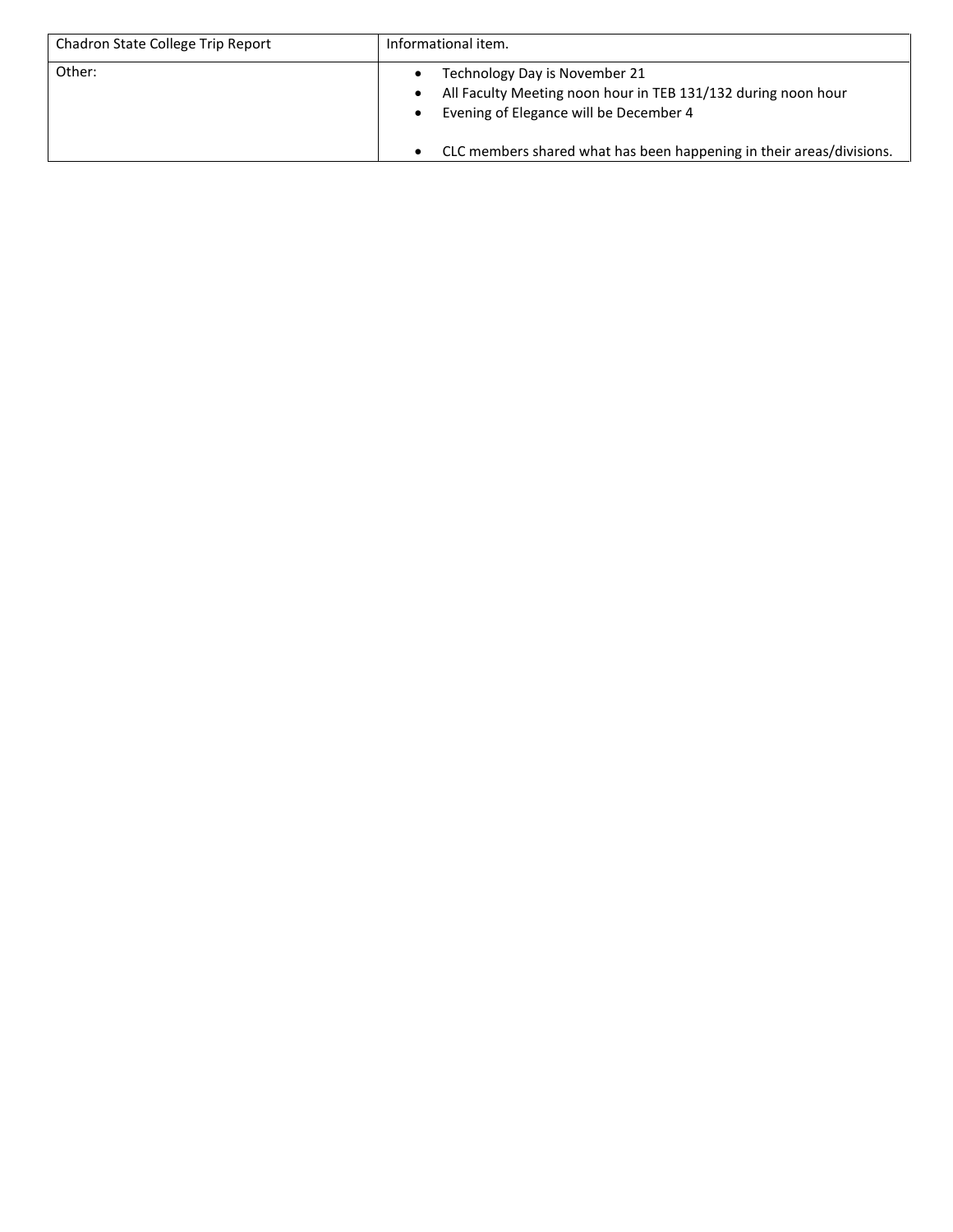#### **Minutes Thursday, November 21, 2013 2:00PM-5:00PM – AC Conference Room**

**Members :** Aaron Bahmer, Andy Espinoza, Becky Lorenz, Chris Wenzel, Dee Ludwig, Jo Ellen Keigley, Gwen Yung, Kate Steinbock, Larry Curtis, Mike Durfee, Rick Vonburg

**Members Absent:** Rex Cogdill

| <b>AGENDA</b>                               | Action                                                                              |  |  |  |
|---------------------------------------------|-------------------------------------------------------------------------------------|--|--|--|
| Approve Minutes of November 7, 2013         | It was moved and seconded to approve with the addition of the "deleted"             |  |  |  |
|                                             | courses that have not been offered in the last three years. Motion carried.         |  |  |  |
| Curriculum Review (attached)                | Prerequisite change-delete the phrase which reads "or consent of<br>b.              |  |  |  |
| a. New Course                               | instructor" to the following MATH classes:                                          |  |  |  |
| Course Change<br>b.                         | <b>MATH 0900</b><br>Pre-Algebra Arithmetic<br>$\bullet$                             |  |  |  |
| <b>Course Deletion</b><br>c.                | Elementary Algebra<br><b>MATH 0920</b><br>$\bullet$                                 |  |  |  |
| Course(s) No Longer Offered<br>d.           | Intermediate Algebra<br><b>MATH 0930</b><br>$\bullet$                               |  |  |  |
| New Program<br>e.                           | <b>Problem Solving</b><br><b>MATH 1000</b><br>$\bullet$                             |  |  |  |
| f.<br>Program Change                        | Numbers & Operations for Elem School Teachers<br><b>MATH 1100</b><br>$\bullet$      |  |  |  |
| Program Deletion<br>g.                      | Pre-Calculus Algebra<br><b>MATH 1400</b><br>$\bullet$                               |  |  |  |
| New Distance Learning Course Offering<br>h. | Pre-Calculus Trigonometry<br><b>MATH 1405</b><br>$\bullet$                          |  |  |  |
|                                             | <b>Applied Technical Mathematics</b><br><b>MATH 1515</b><br>$\bullet$               |  |  |  |
|                                             | Geometry & Measurement for Elem School Teachers<br><b>MATH 2120</b>                 |  |  |  |
|                                             | Calculus I<br><b>MATH 2200</b>                                                      |  |  |  |
|                                             | <b>MATH 2250</b><br><b>Elementary Linear Algebra</b>                                |  |  |  |
|                                             | <b>Business Calculus</b><br><b>MATH 2350</b>                                        |  |  |  |
|                                             | <b>MATH 2355</b><br><b>Mathematical Applications for Business</b>                   |  |  |  |
|                                             | It was moved and seconded to approve the prerequisite changes to the MATH           |  |  |  |
|                                             | classes listed above. Motion carried.                                               |  |  |  |
|                                             | VTTK 1950--Introductory Cellular Biology-Prerequisite change.                       |  |  |  |
|                                             | It was moved and seconded to approve changing the prerequisite to read:             |  |  |  |
|                                             | Appropriate placement score; no reading improvement required.                       |  |  |  |
|                                             | HMDV 1050-Study Skills-Title change                                                 |  |  |  |
|                                             | It was moved and seconded to approve changing the title for HMDV 1050 to            |  |  |  |
|                                             | <b>Study Strategies. Motion carried.</b>                                            |  |  |  |
| <b>EWC Externship Agreement</b>             | It was moved and seconded to table discussion of the Externship Agreement so        |  |  |  |
|                                             | Ron could study it and reword the section on liability. It will be discussed at the |  |  |  |
|                                             | December 5 CLC meeting. Motion carried.                                             |  |  |  |
| Advising Meeting *Check-Off Sheet*          | Larry, Andy, and Kate will review and prepare a new draft of the form for one of    |  |  |  |
|                                             | the January meetings.                                                               |  |  |  |
| Other:                                      | CLC members shared what has been happening in their areas/divisions.                |  |  |  |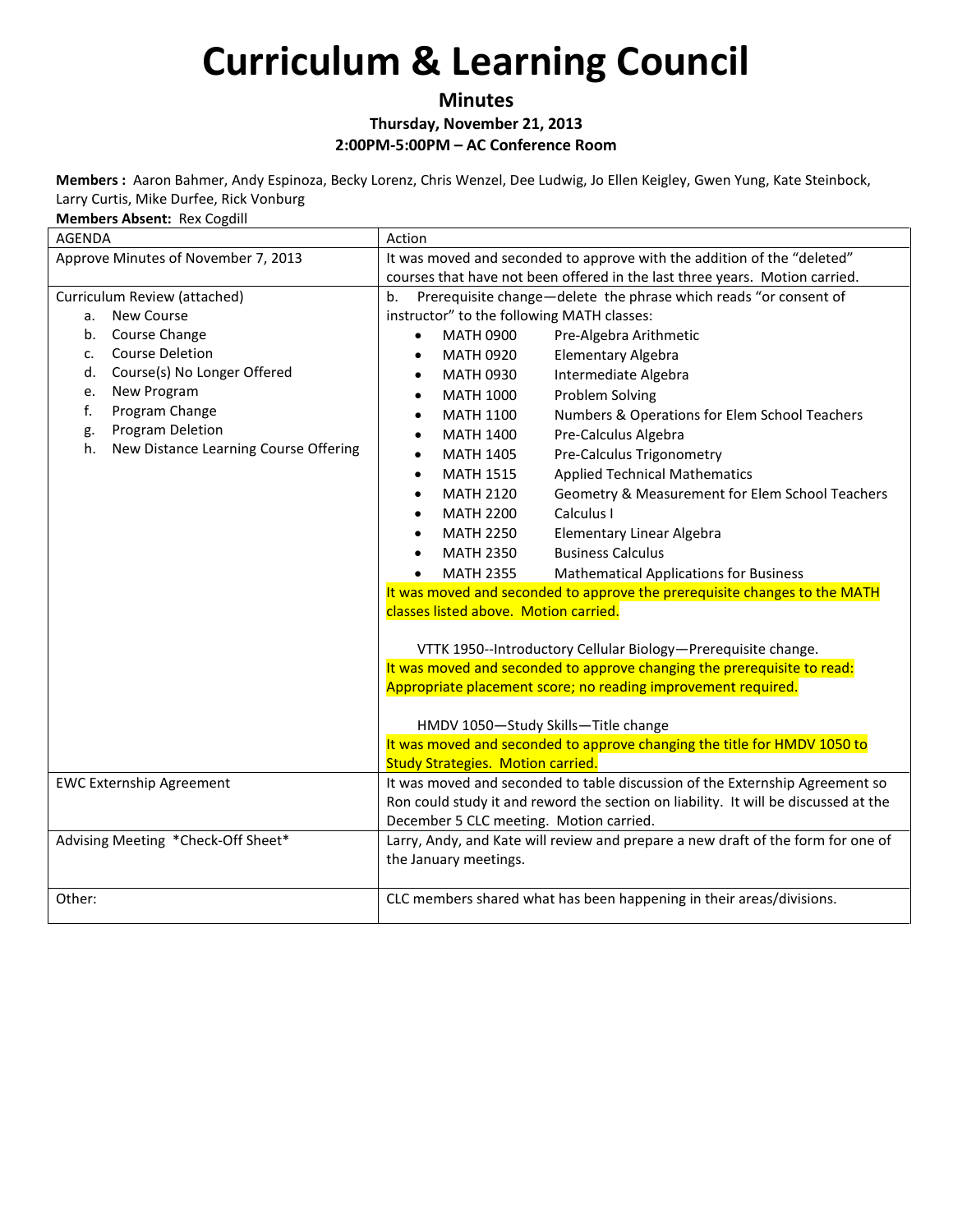#### **Minutes Thursday, December 5, 2013 2:00PM-5:00PM – AC Conference Room**

**Members Present :** Aaron Bahmer, Chris Wenzel, Dee Ludwig, Jo Ellen Keigley, Gwen Yung, Kate Steinbock, Larry Curtis, Mike Durfee, Rex Cogdill, Rick Vonburg

**Members Absent:** Andy Espinoza, Becky Lorenz

| AGENDA                                      | Action                                                                           |  |
|---------------------------------------------|----------------------------------------------------------------------------------|--|
| Approve Minutes of November 21, 2013        | It was moved and seconded to approve the minutes of November 21. Motion          |  |
|                                             | carried.                                                                         |  |
| Curriculum Review (attached)                | ENTK 2501 Intro to Computer Aided Drafting I-This course will be the same<br>a.  |  |
| New Course<br>а.                            | as the old ENTK 2500.                                                            |  |
| Course Change<br>b.                         |                                                                                  |  |
| <b>Course Deletion</b><br>$C_{\star}$       | ENTK 2506 Intro to Computer Aided Drafting II-This course will be the            |  |
| Course(s) No Longer Offered<br>d.           | same as the old ENTK 2505                                                        |  |
| New Program<br>e.                           |                                                                                  |  |
| Program Change<br>f.                        | It was moved and seconded to approve both of the above courses pending           |  |
| Program Deletion<br>g.                      | verification of the course numbers. Motion carried.                              |  |
| New Distance Learning Course Offering<br>h. |                                                                                  |  |
|                                             | CSMO 1020 Intro to Hair Technology-Prerequisite Change<br>b.                     |  |
|                                             | CSMO 1035 Hair Fundamentals II-Prerequisite Change                               |  |
|                                             |                                                                                  |  |
|                                             | It was moved & seconded to approve the prerequisite for both courses to<br>read: |  |
|                                             | Placement score for MATH 0920 or better and ENGL 0640 or better and no           |  |
|                                             | reading improvement required. Completion of CSMO 1025 with a grade of            |  |
|                                             | "C" or better. Enrollment in Cosmetology or Hair Technician program.             |  |
|                                             | Motion carried.                                                                  |  |
|                                             |                                                                                  |  |
|                                             | HMDV 2000 Sophomore Project-Course Title Change, Prefix Change                   |  |
|                                             | (Crosslist with ENGL), Course Number Change, Description Change                  |  |
|                                             |                                                                                  |  |
|                                             | It was moved and seconded to table this request for further research. It will    |  |
|                                             | be discussed at the January meeting. Motion carried.                             |  |
|                                             | ENTK 2500 Computer Aided Drafting I<br>c.                                        |  |
|                                             | ENTK 2505 Computer Aided Drafting II                                             |  |
|                                             |                                                                                  |  |
|                                             | It was moved and seconded to approve deletion of ENTK 2500 and ENTK              |  |
|                                             | 2505. These courses are being replaced with ENTK 2501 and ENTK 2506.             |  |
|                                             | Motion carried.                                                                  |  |
|                                             |                                                                                  |  |
|                                             | Delete the following courses. They are no longer part of the Cosmetology         |  |
|                                             | Curriculum.                                                                      |  |
|                                             | CSMO 1075-Pre-Clinic Assessment<br>$\bullet$                                     |  |
|                                             | CSMO 1100-Nail Technician Clinicals                                              |  |
|                                             | CSMO 1215-Esthetics Clinicals I                                                  |  |
|                                             | CSMO 1225-Esthetics Clinicals II                                                 |  |
|                                             | CSMO 1370-Hair Assessment Overview                                               |  |
|                                             | CSMO 1410-Cosmetology Lab III                                                    |  |
|                                             | CSMO 1415-Cosmetology Lab IV                                                     |  |
|                                             | CSMO 1430-Cosmetology Mentorshi                                                  |  |
|                                             | CSMO 1530-Clinical Applications VII                                              |  |
|                                             | CSMO 1560-Skin and Nail Technology                                               |  |
|                                             | CSMO 1570-Assessment Overview                                                    |  |
|                                             | It was moved and seconded to approve deletion of the above Cosmetology           |  |
|                                             | <b>Courses. Motion carried.</b>                                                  |  |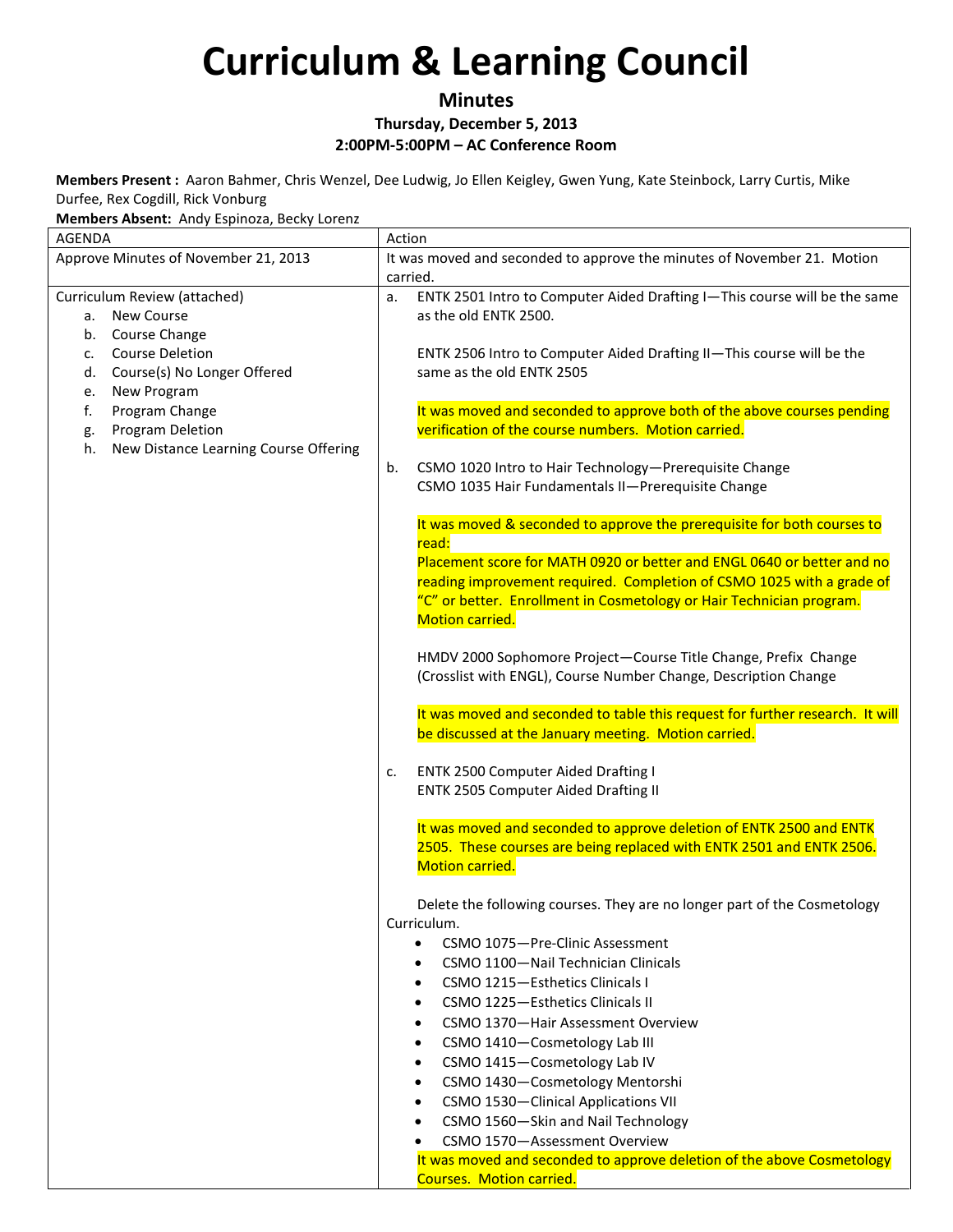|                                 | Cosmetology AAS-Fall Semester Freshman Year, Replace CMAP 1765<br>f.<br>Spreadsheet Applications II: Microsoft Excel with CMAP 1900 Integrated<br>Applications I: Microsoft Office<br>It was moved and seconded to approve the above change. Motion carried.<br>Change the heading of Summer Option to <b>Summer Semester</b> in the Hair<br>Technician Certificate and the Skin Technician Certificate.<br>It was moved and seconded to approve the above change. Motion carried. |
|---------------------------------|------------------------------------------------------------------------------------------------------------------------------------------------------------------------------------------------------------------------------------------------------------------------------------------------------------------------------------------------------------------------------------------------------------------------------------------------------------------------------------|
| <b>EWC Externship Agreement</b> | It was moved and seconded to approve the Externship Agreement as amended<br>unless there are substantial changes recommended by the attorney. Motion<br>carried.                                                                                                                                                                                                                                                                                                                   |
| Other:                          | CLC members shared what has been happening in their areas/division.                                                                                                                                                                                                                                                                                                                                                                                                                |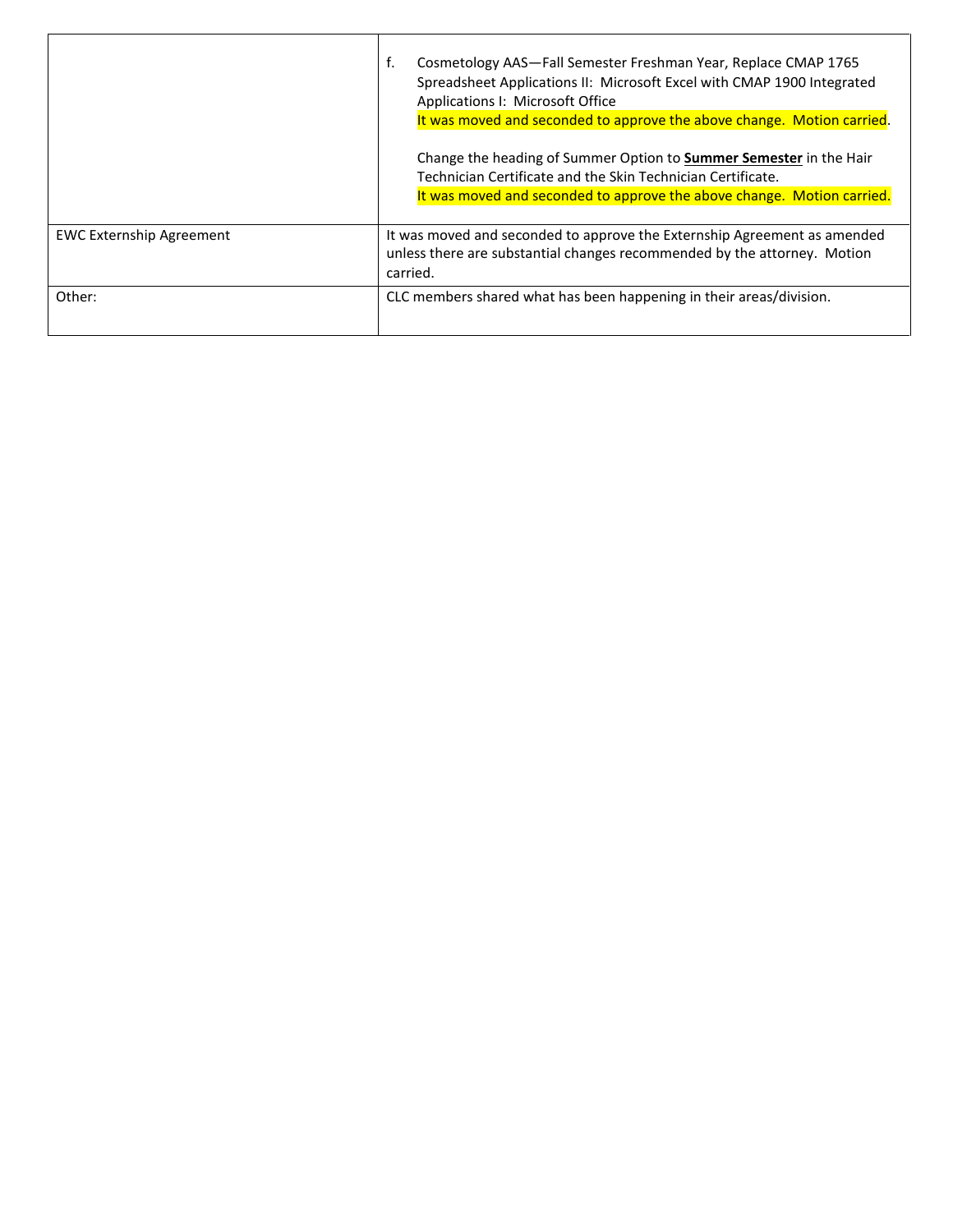#### **Minutes Thursday, January 16, 2014 2:00PM-5:00PM – AC Conference Room**

**Members :** Aaron Bahmer, Andy Espinoza, Chris Wenzel, Dee Ludwig, Jo Ellen Keigley, Gwen Yung, Kate Steinbock, Larry Curtis, Mike Durfee, Rex Cogdill, Rick Vonburg

#### **Members Absent:** Becky Lorenz

| <b>AGENDA</b>                                                                                                                                                                                                                                                | Action                                                                                                                                                                                                                                                                                                                                                                                                                                                                                                                                                                                                                                                                                                                                                                                                                                                                                                                                                                                                                                                                                                                                                                                  |  |
|--------------------------------------------------------------------------------------------------------------------------------------------------------------------------------------------------------------------------------------------------------------|-----------------------------------------------------------------------------------------------------------------------------------------------------------------------------------------------------------------------------------------------------------------------------------------------------------------------------------------------------------------------------------------------------------------------------------------------------------------------------------------------------------------------------------------------------------------------------------------------------------------------------------------------------------------------------------------------------------------------------------------------------------------------------------------------------------------------------------------------------------------------------------------------------------------------------------------------------------------------------------------------------------------------------------------------------------------------------------------------------------------------------------------------------------------------------------------|--|
| Approve Minutes of December 5, 2013                                                                                                                                                                                                                          | It was moved and seconded to approve the minutes of December 5, 2013.                                                                                                                                                                                                                                                                                                                                                                                                                                                                                                                                                                                                                                                                                                                                                                                                                                                                                                                                                                                                                                                                                                                   |  |
|                                                                                                                                                                                                                                                              | Motion carried.                                                                                                                                                                                                                                                                                                                                                                                                                                                                                                                                                                                                                                                                                                                                                                                                                                                                                                                                                                                                                                                                                                                                                                         |  |
| Curriculum Review (attached)<br>a. New Course<br>b. Course Change<br><b>Course Deletion</b><br>c.<br>Course(s) No Longer Offered<br>d.<br>New Program<br>e.<br>f.<br>Program Change<br>Program Deletion<br>g.<br>h.<br>New Distance Learning Course Offering | FYI--<br>a.<br>ENGL1210-English Composition for International Students<br>HMDV/ENGL 2001-Interdisciplinary Writing<br>These courses were approved by email vote and the changes will be given to<br>College Relations to be included in the new catalog.<br>Please delete the following HLTK courses:<br>c.<br>HLTK 1575-Massage Therapy Techniques I<br>٠<br>HLTK 1725-Massage Therapy Techniques II<br>٠<br>HLTK 1735-Massage Therapy Ethics and Business<br>٠<br>HLTK 1780-Supplemental Modalities<br>$\bullet$<br>HLTK 1850-Hydrotherapy & Spa Techniques<br>$\bullet$<br>HLTK 1950-Massage Pathology<br>٠<br>HLTK1960-Massage Kinesiology<br>HLTK 1970-Massage Therapy Clinical<br>HLTK 1980-Deep Tissue Massage<br>It was moved and seconded to approve deleting the courses listed above.<br>Motion carried.<br>GEOG 1010-Intro to Physical Geography<br>SOC 2120-Fund of Aging and Human Development<br>It was moved and seconded to delete GEOG 1010 and SOC 2120. Motion<br>carried.<br>Weatherization Technology Certificate<br>g.<br>Weatherization Technician Advanced Certificate<br>It was moved and seconded to delete both Weatherization programs.<br>Motion carried. |  |
| Draft for--Suggested Syllabus Language-for<br>courses that require online material licensed by<br>access code                                                                                                                                                | Verl will talk with others and then get with Aaron to make any changes if<br>necessary concerning this issue. It will be discussed at the February CLC meeting.                                                                                                                                                                                                                                                                                                                                                                                                                                                                                                                                                                                                                                                                                                                                                                                                                                                                                                                                                                                                                         |  |
| Next Meeting will be Thursday, February 6 in the<br>AC Conference Room                                                                                                                                                                                       |                                                                                                                                                                                                                                                                                                                                                                                                                                                                                                                                                                                                                                                                                                                                                                                                                                                                                                                                                                                                                                                                                                                                                                                         |  |
| Other:                                                                                                                                                                                                                                                       | . The committee discussed the importance of completing IP and Incomplete<br>grades in a timely manner. Division Chairs will convey the message to<br>the faculty.<br>.CLC members shared what has been happening in their areas/divisions.                                                                                                                                                                                                                                                                                                                                                                                                                                                                                                                                                                                                                                                                                                                                                                                                                                                                                                                                              |  |